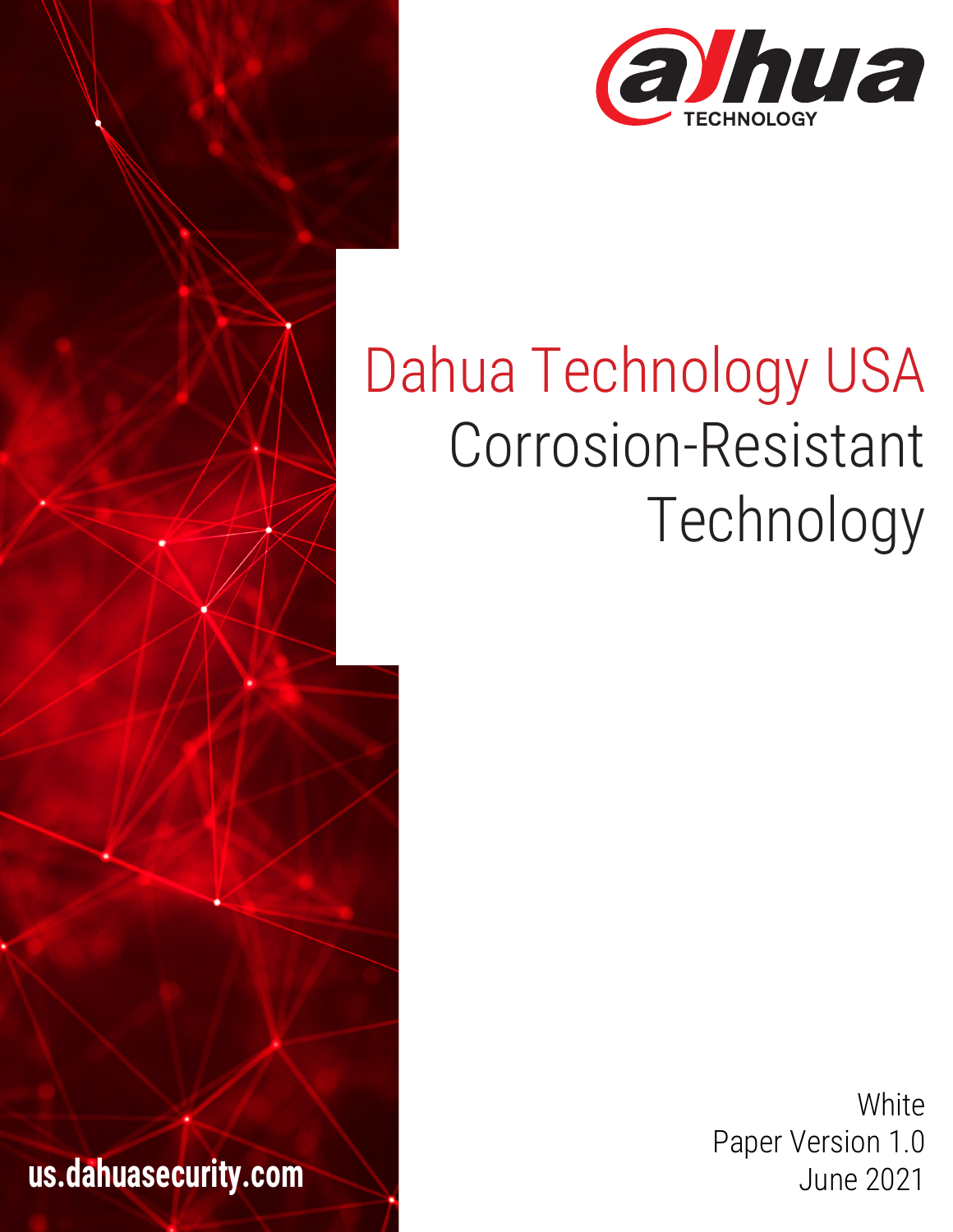### Table of Contents

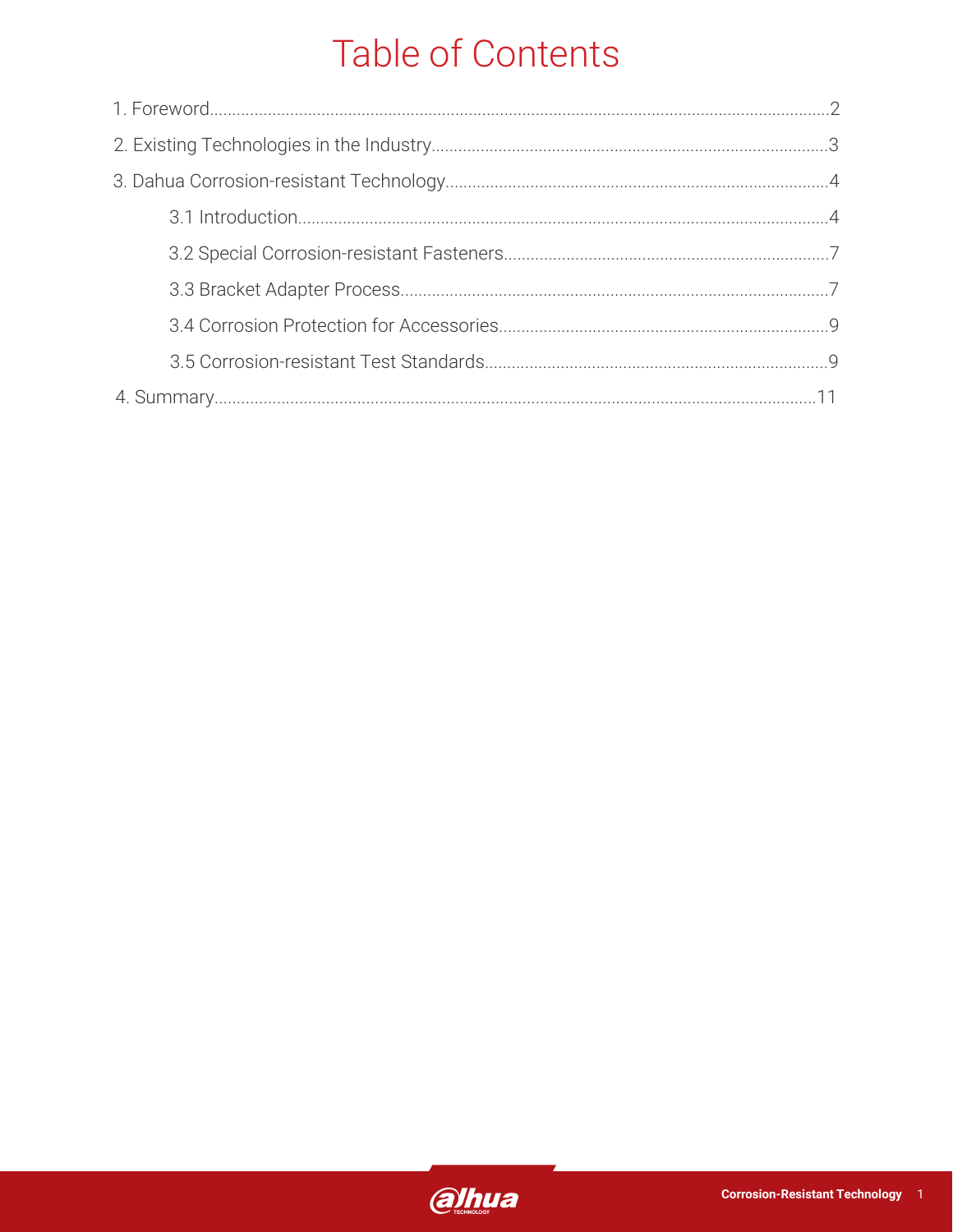### 1. Foreword

Corrosion is the loss of metal due to a reaction with the environment, and is measured as the percentage of weight loss or as the penetration rate of the corrosion, perhaps measured in inches per year. Corrosion can develop in the presence of liquids or gases. It may occur at any temperature, although generally the rate of corrosion increases with increasing temperature. Corrosion associated with liquids is often caused by impurities or by trace elements within the liquid. Examples of that would be the presence of chlorine, which encourages formation of hydrochloric acid, or of sulfur, which forms sulfuric acid. It is important to remember that any alloy, stainless steel or otherwise, can corrode under certain circumstances. The presence of corrosion does not necessarily indicate a faulty product; it may instead indicate an improper application of that product  $-$  perhaps using a material that is not the best fit for a given environment, for example.

Metals, particularly stainless steels, form a very thin chromium oxide layer that protects the inner metal from oxygen. That is important because oxygen is needed with iron to create rust/ iron oxide. In general, no oxygen, no rust. The layer is passive – known as passivation – and self-healing; if the surface is scratched, the oxide layer regenerates itself if there is oxygen present. With the growing demands in the video surveillance field, the surveillance has gradually expanded from conventional application scenarios to coastal regions, ports, ships, wharfs and other highly corrosive environments. The corrosion resistance of the device determines its durability and has a significant impact on reliability. Conventional devices exposed to a high salt and high humidity environment, especially in coastal regions, are susceptible to corrosion and reduced service life.

Surveillance cameras with metal housings are not immune to the corrosive effects of liquids, atmosphere, or other pollutants. Cameras used in coastal areas, petrochemical plants, or coalfired power generation stations are especially susceptible. Camera manufacturers are employing various technologies and materials to improve the corrosion-resistance of surveillance devices. Corrosion-resistant devices meet the requirements of reliable video surveillance in harsh environments offer longer service life and better mechanical properties.

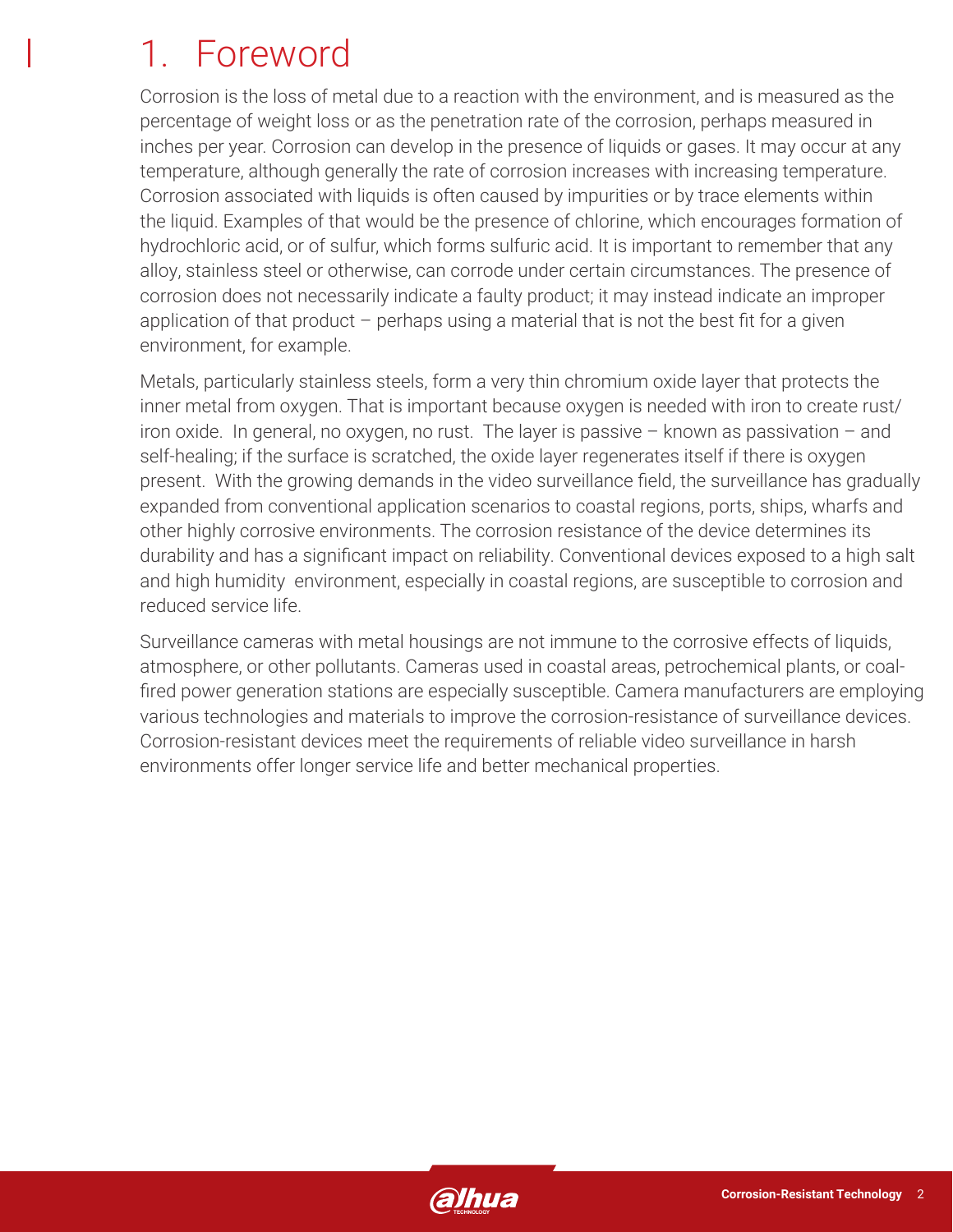## 2. Existing Technologies in the Industry

Security camera manufacturers have adopted various protection technologies to prolong the service life of cameras in corrosive environments. To improve corrosion-resistance for metal enclosures, manufacturers engage in the following technologies: structural change, coating protection, and electrochemical protection.

Structural change: This technology improves the nature of metals by using different materials to produce corrosion-resistant alloys specific to particular corrosive environments. For example, adding chromium and nickel to iron produces a stainless steel alloy that improves the corrosionresistance properties as compared to regular steel. 316L steel with good plasticity, toughness, cold denaturation, and welding process performance has a low carbon content and strong resistance to atmospheric corrosion. 316L steel passes the highest level of testing for WF2 and NEMA4X, and complies with the C5-M (marine grade) international standard for corrosion protection. This solution is simple and provides strong corrosion resistance, but the resulting devices are heavy and expensive.

Coating protection: Coating a metallic surface with various protective layers to form a barrier between the metal housing and the corrosive medium is an effective method of corrosionresistance. Common protective layers are divided into two categories: Non-metallic protective layer and metallic protective layer. This layer is applied by painting, electroplating, or spraying, or chemical application to form a dense, corrosion-resistant oxide film on the metal surface. Another method of layer application is anodic oxidation with high performance anti-corrosive powder. Applying a coating is a cost effective option but the process requires specialized equipment and strict process requirements. A protective coating is a thin layer which can be scratched or damaged, which exposes the material underneath. A damaged coating can affect the service life of the device.

Electrochemical protection: This method changes the potential of metal products by applying a current to slow or inhibit the corrosion of metal products. Specific methods include:

• Cathodic protection is a technique used to control the corrosion of a metal surface by making it a part of an electrical circuit with another metal. The simplest method to apply CP is by connecting the metal to be protected with another more easily corroded metal to act as the anode of the electrochemical cell.

• (2) Anodic protection is similar to cathodic, but the surface to be protected acts as the anode whereas, in cathodic protection, the surface to be protected acts as the cathode.

These methods require specialized equipment with strict operation requirements, contribute to environmental damage with high costs. It requires an external power supply that could fail and compromise the corrosion resistance.

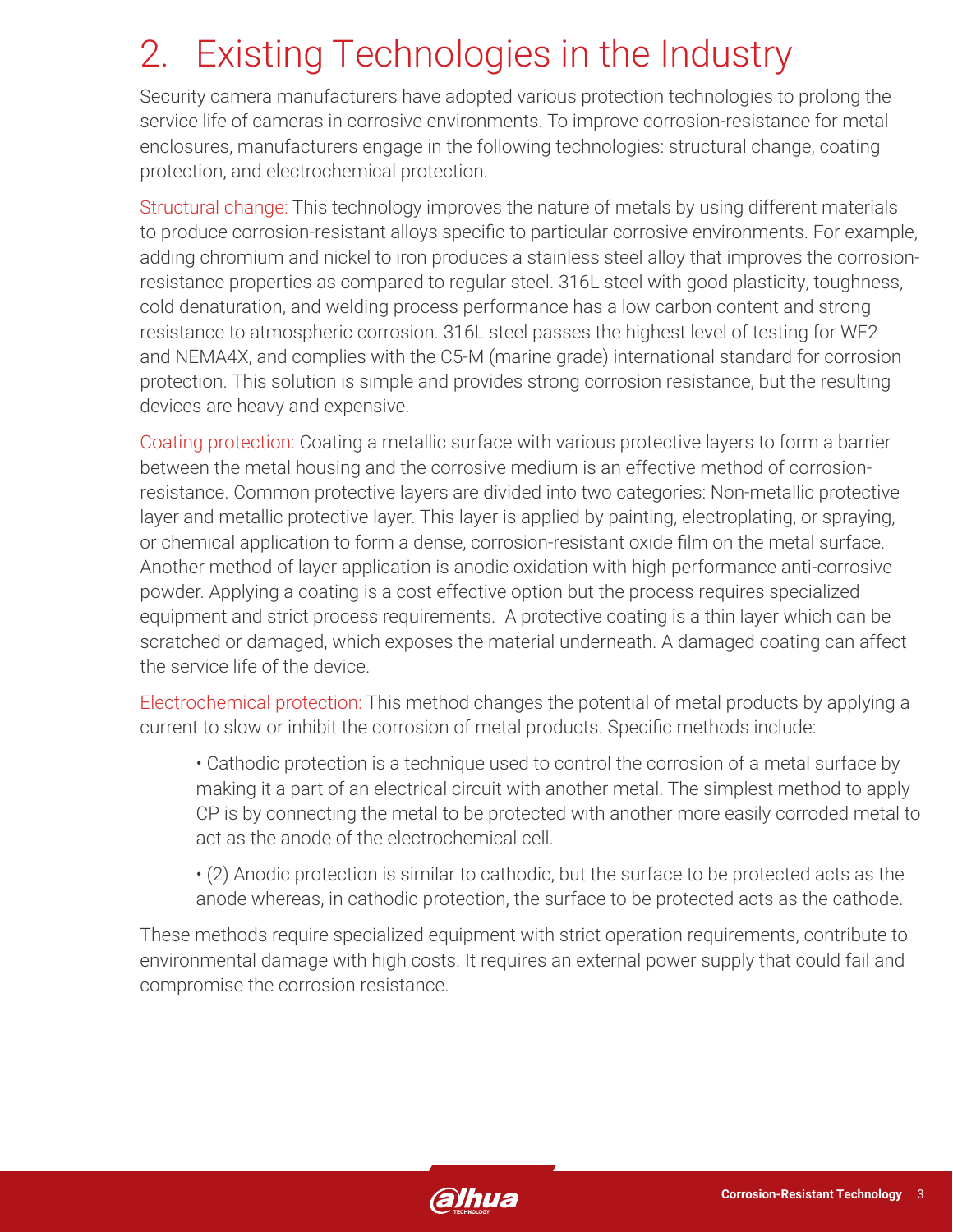### 3. Dahua Corrosion-resistant Technology

#### 3.1 Introduction

#### 3.1.1 Corrosion-resistant Technology of high performance Anticorrosive Aluminum and high performance Anti-corrosive Powder

Dahua provides corrosion-resistant properties to specific network cameras by using corrosionresistant aluminum and special coating. Dahua adds rare earth elements such as cerium (Ce) to the aluminum alloys, improving the compactness of the material and the corrosionresistant performance of the substrate metal. The structure does not corrode even if a corrosive substance, such as salt or sulfur dioxide, penetrate into the powder base. Dahua also coats the metal surface with a high-performance anti-corrosive powder that offers stronger adhesion, tighter coating, stronger impact resistance, and better toughness compared with typical powder coating. The Dahua powder coating tightly bonds to the metallic surface for an added layer of protection. Dahua devices with these types of protection are widely used in coastal areas, chemical plants, and environments with severe industrial pollution and corrosive atmospheres.

Figure 3.1, below, compares the effects of a corrosive environment test on two metallic housings:

- Sample A: Ordinary aluminum and general powder
- Sample B: Corrosion-resistant aluminum and high performance anti-corrosive powder

The test consisted of 1,000 hours of neutral salt spray test (salt spray concentration: 5%; test chamber temperature: 35°C ± 2°C). Sample A shows considerable damage from the corrosive atmosphere, while Sample B shows no corrosive damage and retains its bright surface.



SAMPLE B SAMPLE B

Figure 3.1 Corrosion-resistant effect comparison

Compared with other corrosion-resistant processes such as powder coating or micro-arc oxidation plus powder coating, Dahua corrosion-resistant technology of high performance anticorrosive aluminum plus high performance anti-corrosive coating has the following advantages:

(1) Compared with traditional corrosion-resistant processes, the production process of this solution is simple, and all processes can be completed in the plants of general

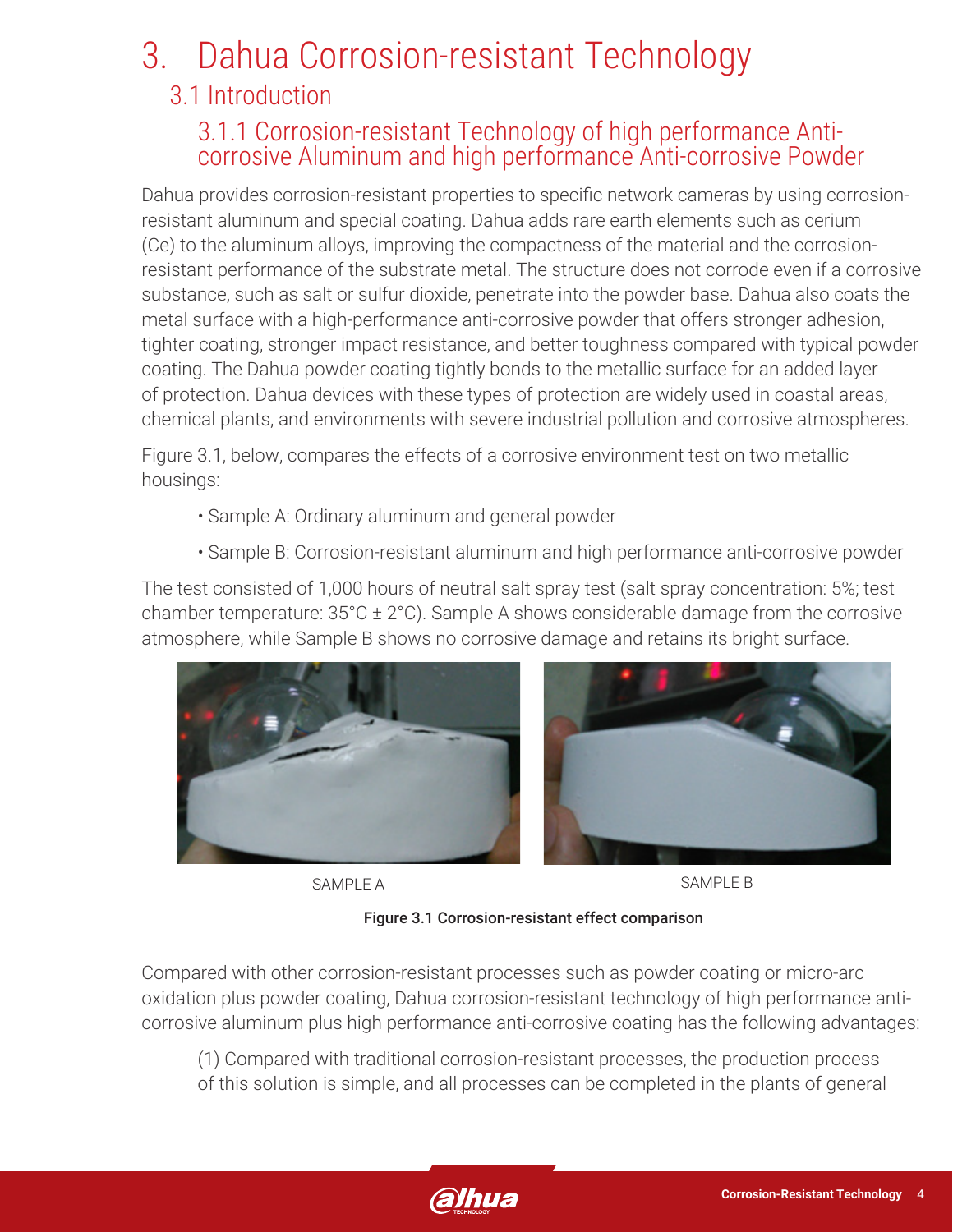suppliers without the need of oxidation or electrophoresis from outsourcing plants. The method does not produce excessive wastewater or exhaust emissions, thus causing minimal environmental pollution.

(2) With sufficient raw material capacity, great product consistency, short delivery cycle, and stable product supply, the solution is suitable for stable mass production.

(3) Offers certain advantages over ADC12 in terms of mechanical properties, thermal conductivity and density.

(4) Corrosion-resistant performance increased by more than two times compared to traditional corrosion-resistant solutions such as oxidation or electrophoresis plus powder coating.

(5) Meets Dahua's surface-treatment performance requirements, including, adhesion, alcohol resistance, paper tape abrasion, and pencil hardness.

(6) Suitable for coastal areas, chemical plants, or environments with severe industrial pollution and corrosive atmospheres.

Figure 3.2, below, illustrates three different corrosion-resistant processes: The process Dahua employs, using high-performance anti-corrosive aluminum plus a high-performance anticorrosive coating, requires six steps:

- Die casting
- Machining
- Cleaning
- Baking
- Powder coating
- Baking



Compared with general solutions such as oxidation or electrophoresis plus powder coating, the process solution of anti-corrosion aluminum alloy die casting eliminates acid cleaning, alkaline cleaning, chemical polishing, anodic oxidation, phosphating, electrophoresis, and other processes that produce various industrial waste water, thus effectively reducing environmental pollution and process costs. In addition, the product consistency becomes better with reduced variation in batches after process simplification.



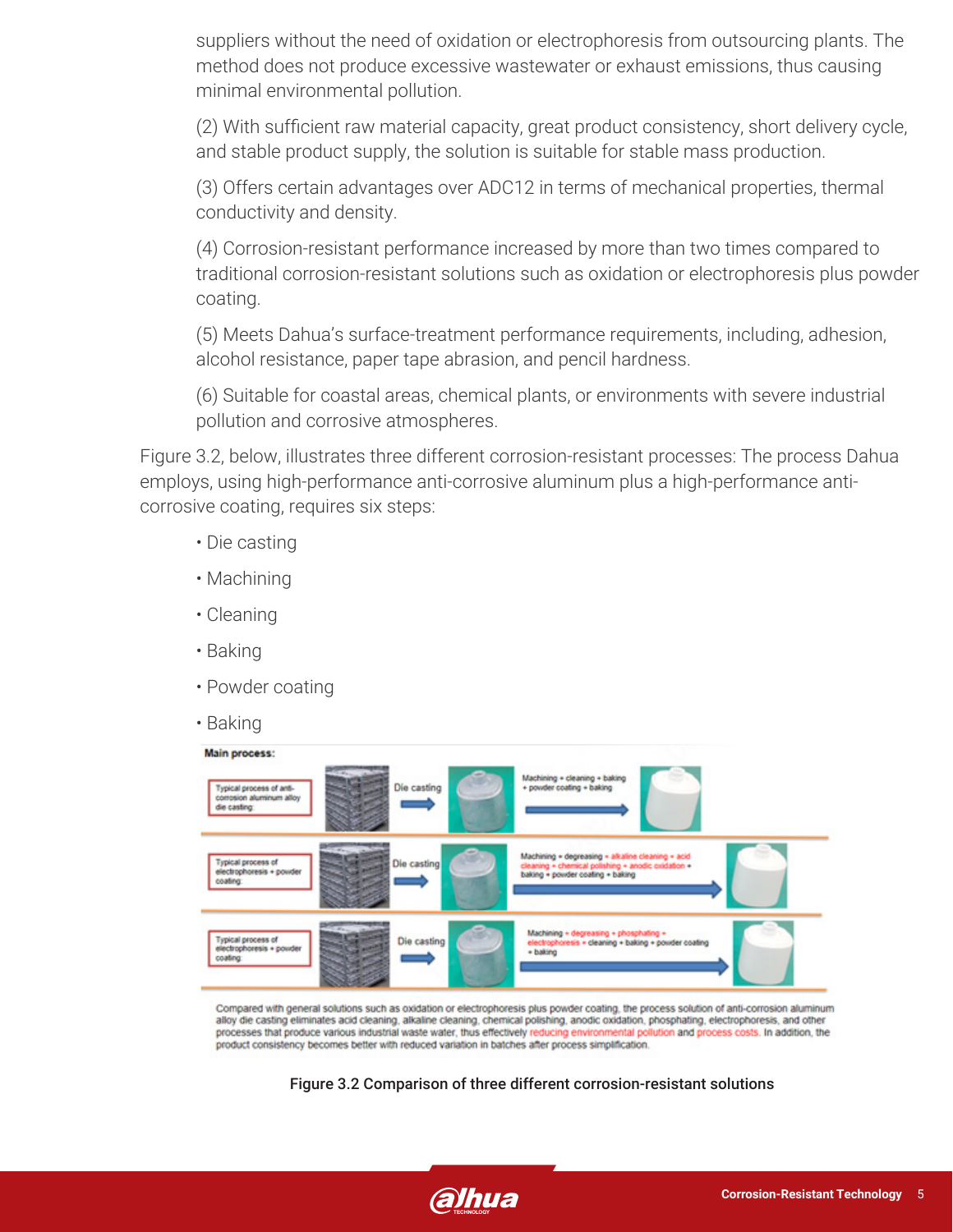Compared with general corrosion-resistant solutions, this process eliminates acid cleaning, alkaline cleaning, chemical polishing, anodic oxidation, phosphating, electrophoresis, and other processes that produce wastewater. The Dahua process effectively reduces environmental pollution and process costs. In addition, the product consistency is improved with reduced variation in batches after process simplification.

#### 3.1.2 Stainless Steel Corrosion-resistant Technology

The iron-based alloy containing chromium of more than 12% is called stainless steel, which is a type of steel resistant to air, steam, water and other weakly corrosive media. The chromium contained in the stainless steel forms a thin chromium film, which prevents oxygen from penetrating the steel, providing corrosion protection. In addition, the corrosion resistance of stainless steel decreases as the carbon content increases. Therefore, the higher the chromium content and the lower the carbon content, the better the corrosion resistance of stainless steel.

Dahua stainless steel corrosion-resistant technology uses SUS 316L stainless steel. 316L stainless steel is a 300 series Fe-Cr-Ni alloy austenitic stainless steel. Due to its high chromium (16%–18%) and nickel content and minimal carbon content ( $\leq$  0.03%), 316L stainless steel is one of the most corrosion resistant stainless steels with good mechanical properties. The material complies with the highest steel structure corrosion-resistant standard and passes the 28-day alternating salt spray test and 1KH neutral salt spray test without any additional processes. It is widely used in the chemical industry with the following advantages:

(1) Glossy and aesthetic product appearance.

(2) Excellent corrosion resistance, especially pitting corrosion due to the addition of Molybdenum.

- (3) High strength at high temperature.
- (4) Excellent processing hardening with non-magnetic properties



Figure 3.3 Dahua SUS 316L stainless steel corrosion-resistant product

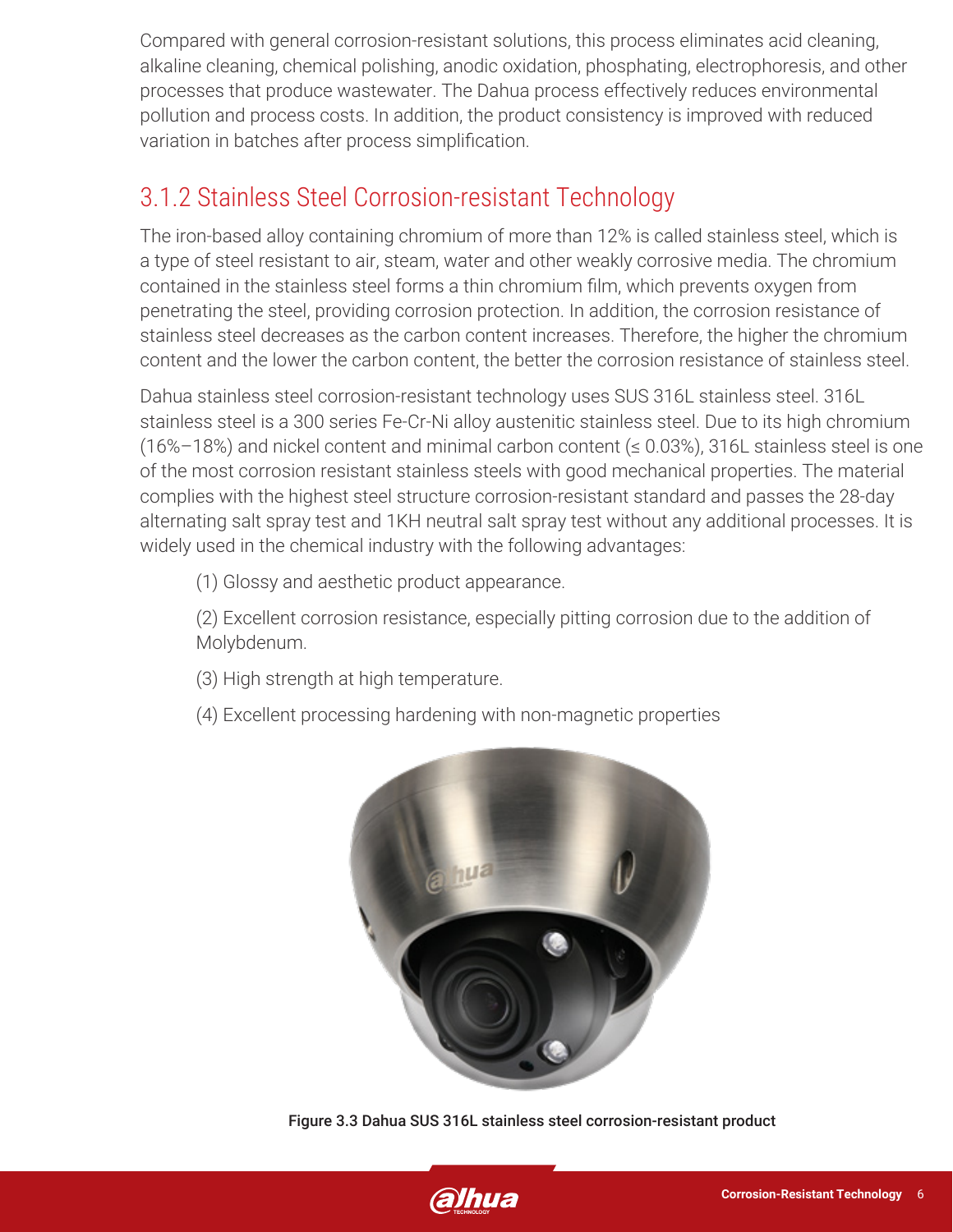#### 3.2 Special Corrosion-resistant Fasteners

Dahua corrosion-resistant technology not only ensures corrosion-resistant enclosures but also uses screws with a layer of Dacromet® for additional corrosion protection. Dacromet® is a cold-dip/spray process that results in a thin coating of zinc similar to that of plating. The components are dipped and spun in a cold zinc solution before they are baked at 300º Celsius. The Dacromet® coating has the following protective effects on the metal substrate:

• Four-way Corrosion Resistance: Dacromet® coating protects metals from corrosion via barrier protection, galvanic action, passivation, and self-repairing of damaged areas.

• Solvent Resistant: Dacromet® becomes inorganic once cured, offering resistance to solvents and other corrosive liquids.

• Free of Hydrogen Embrittlement: The absence of acids or electrolysis in the coating process ensures the part is free from hydrogen embrittlement



(a) Dacromet screws (b) Stainless steel screws



#### 3.3 Bracket Adapter Process

Applying corrosion-resistance to camera housings and fasteners are an important step for longlife operation in corrosive applications. The life of the camera, however, is limited by the life of all components, including mounting brackets. Bullet-style cameras use a three-axis rotation bracket adapter that requires sufficient strength and wear resistance. The strength and corrosion resistance of common aluminum alloys, such as grade 7075, 6061, 6063 and ADC12, cannot meet the application conditions for these bracket adapters. Although the strength and corrosion resistance of stainless steel materials meet the application conditions, their cost is too high. Therefore, Dahua introduced a new material that incorporates Scandium into aluminum alloys to strengthen the overall mechanical properties of these brackets.

Many precipitation-strengthened aluminum alloys undergoes recrystallization due to the hot and cold applications resulting in a loss of strength. Adding scandium into aluminum inhibits or completely prevents recrystallization by increasing the heat treatment temperature, avoiding recrystallization and producing a higher-strength aluminum alloy material. In a corrosive environment, the surface of scandium aluminum alloys produces a protection film of bayerite or boehmite, improving corrosion resistance of the materials.

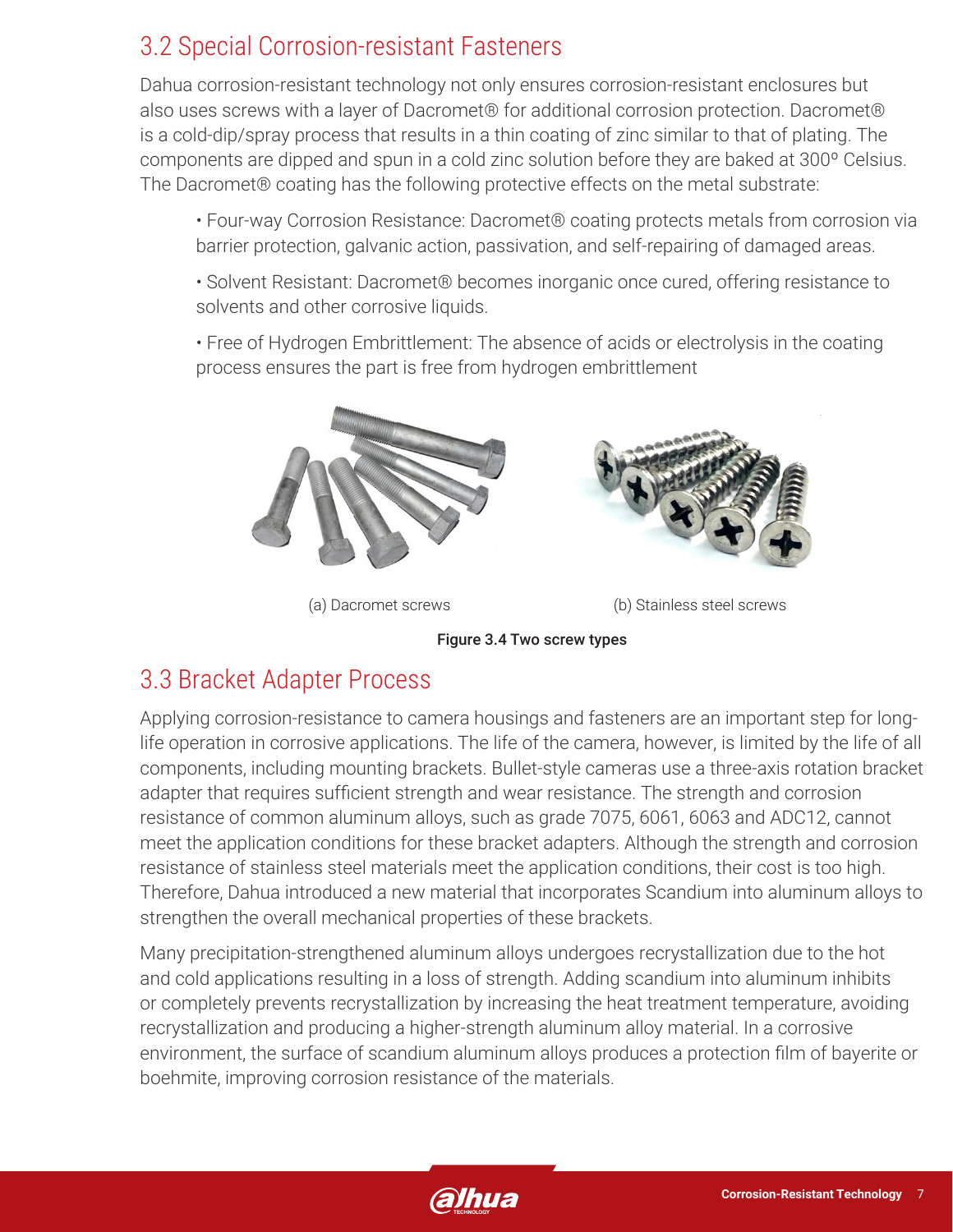Dahua corrosion-resistant bracket adapters use a solution of scandium aluminum plus five layers of plating Cu + (SBr-Ni) + (Br-Ni) + (MP-Ni) + trivalent chromium.

Figure 3.5, below, compares the yield strength, tensile strength, and the elongation of scandium aluminum, stainless steel and a Zinc alloy. Zinc alloys have poor corrosion-resistant protections, but offer strength that meets the bracket adapter requirements. Scandium aluminum materials have similar benefits to stainless steel in this application, with lower cost.



Figure 3.6 shows the results of scandium aluminum samples after performing the NEMA-4X salt spray test. The samples show no sign of corrosion and are bright and clean. The overall structure passes the IP67, IK10, vibration test, drop test, and other reliability tests.



Figure 3.6 Samples after NEMA-4X salt spray test

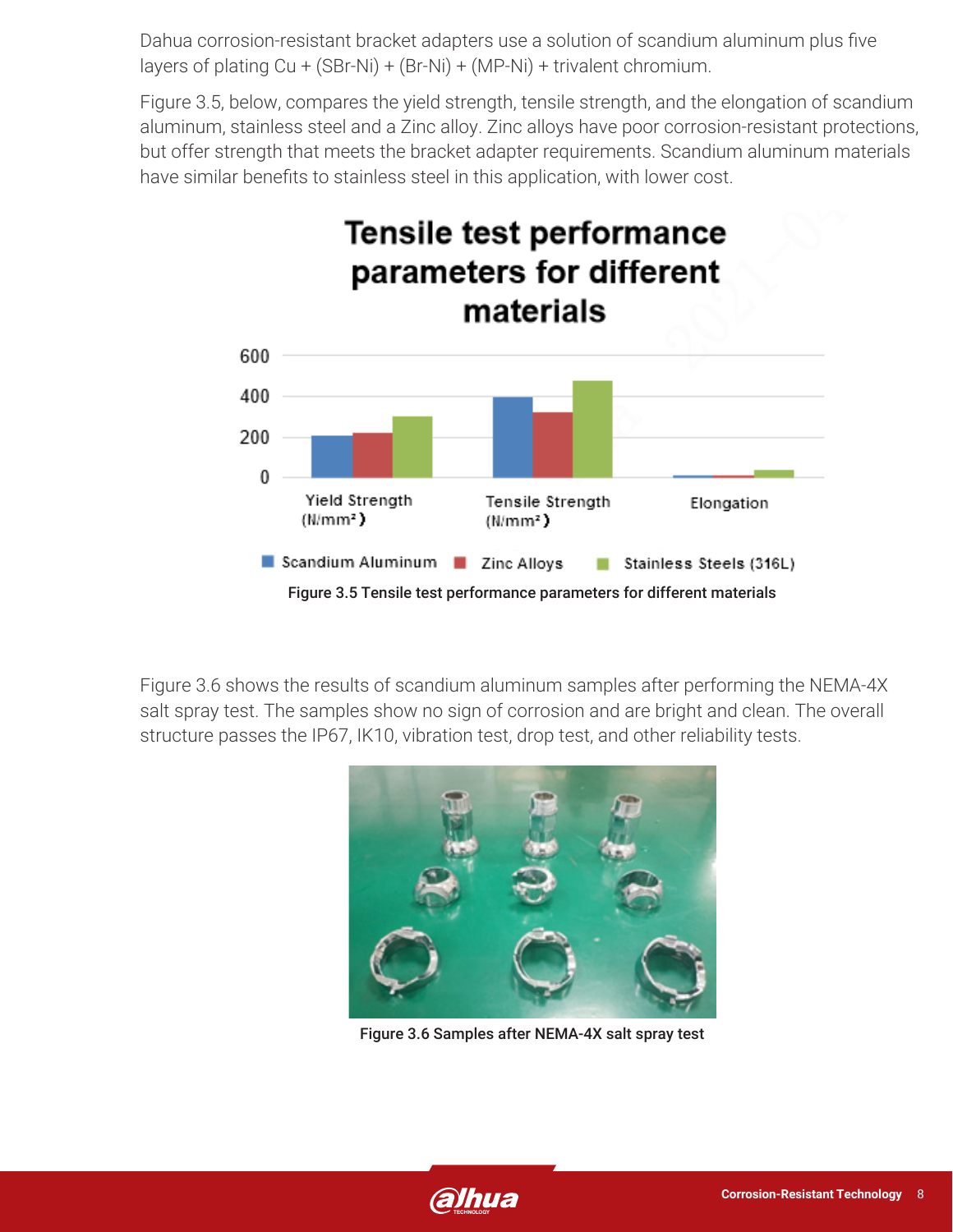#### 3.4 Corrosion Protection for Accessories

Camera mounting accessories also require high corrosion-resistant performance. However, conventional corrosion-resistant solutions for accessories, such as aluminum alloy and anticorrosive powder, cannot meet the current national and international corrosion-resistant standards, thus affecting the corrosion-resistant performance of the whole device.

Dahua provides the following corrosion-resistant brackets:



(a) Corrosion-resistant ceiling mount bracket



(b) Corrosion-resistant pole mount



(c) Corrosion-resistant wall mount bracket (d) Corrosion-resistant junction box



#### Figure 3.7 Corrosion-resistant brackets

### 3.5 Corrosion-resistant Test Standards 3.5.1 WF2 Test Standard

The WF2 corrosion-resistant test is the highest corrosion-resistant standard of China, and a component must meet the following the test conditions:

- Sulfur dioxide gas corrosion concentration: 17.5 mg/L
- Temperature: 40 °C

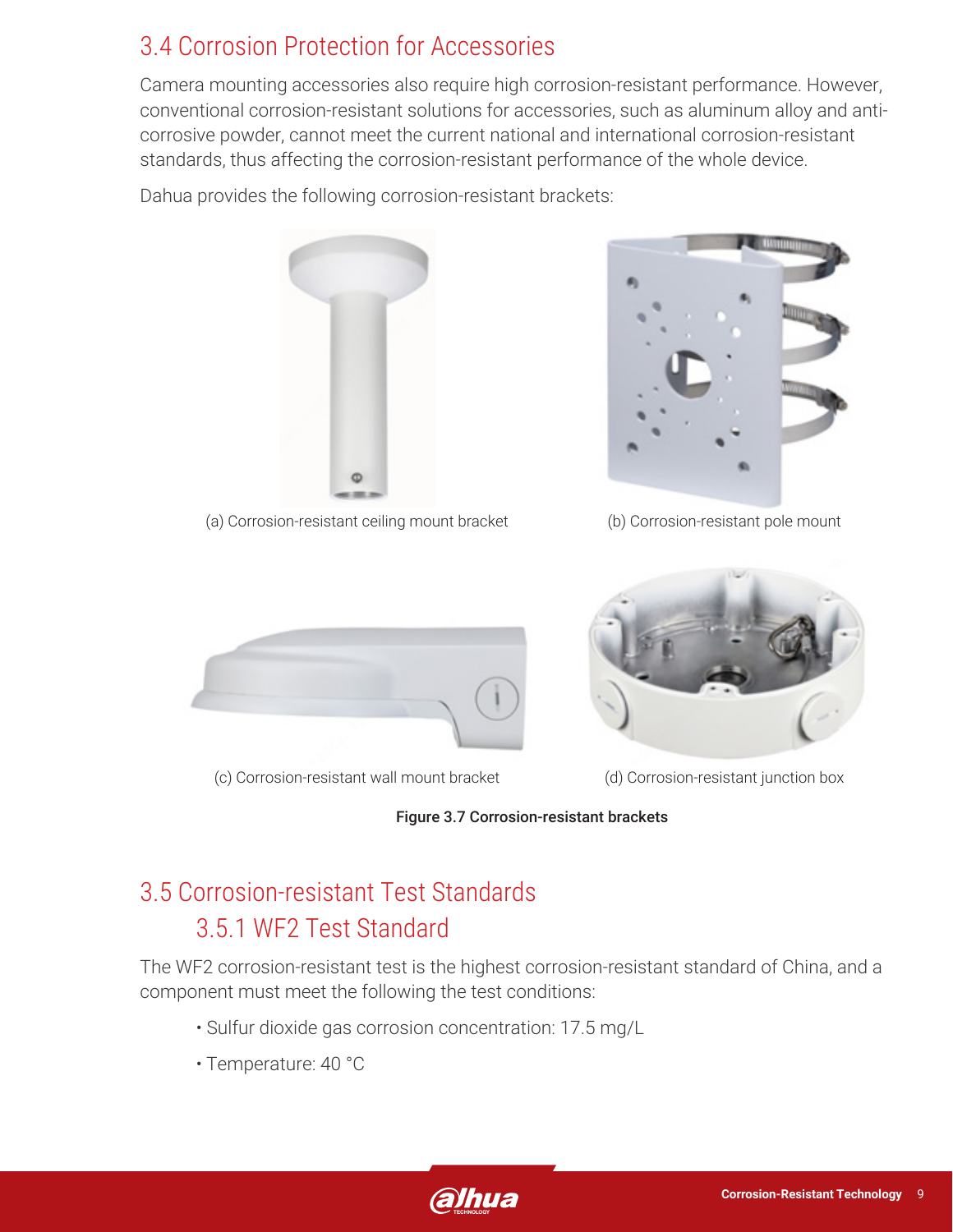- Humidity: 100% (with condensation)
- 24 hours per cycle, 10 cycles in total

In addition, the enclosure protection class should be IP54. Two test samples are required.

#### 3.5.2 NEMA4X Test Standard

Compliance to the NEMA 4X standard ensures the device is suitable for indoor or outdoor use and provides a degree of protection against

- access to hazardous parts,
- ingress of solid foreign objects (windblown dust) into the device
- to harmful effects on the equipment due to the ingress of water (rain, sleet, snow, splashing water, and hose directed water)
- provides an additional level of protection against corrosion

The test requirements for steel (except for SUS304, 316 and 316L) and zinc materials: 800 h salt spray test plus 1200 h wet carbon dioxide and sulfur dioxide air test; judgment standards: No pitting, cracking or other degradations worse than similar tests.

Test requirements for metal materials 304, 316, and 316L, copper and aluminum alloy: 200 h salt spray test; judgment standards: The corrosion should not be worse than the control sample (generally 304 stainless steel).

#### 3.5.3 UL-22 Test Standard

Exempted if aluminum alloy or stainless steel enclosures are used.

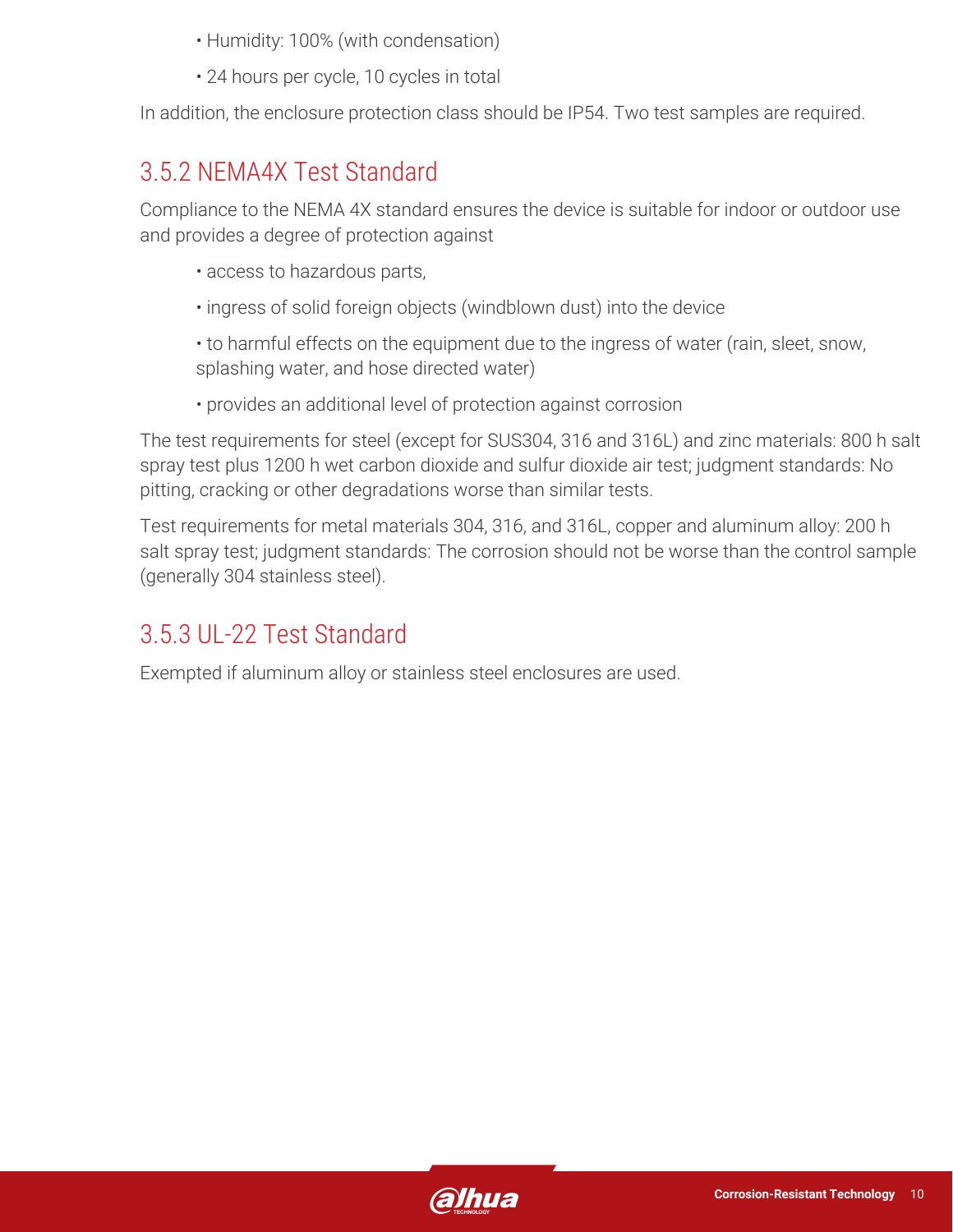### 4 Summary

Dahua corrosion-resistant products provide high-performance operation and corrosion-resistant housings that improve the service life of devices. These devices are certified to IP67 effectively preventing salt spray from entering the devices and causing corrosion. Dahua products not only meet WF2, NEMA 4X and UL-22 corrosion-resistant standards, but also ensure a long-lasting bright and clean appearance. They can be widely used in chemical plants, ships, islands, ports, wharfs and other scenarios.